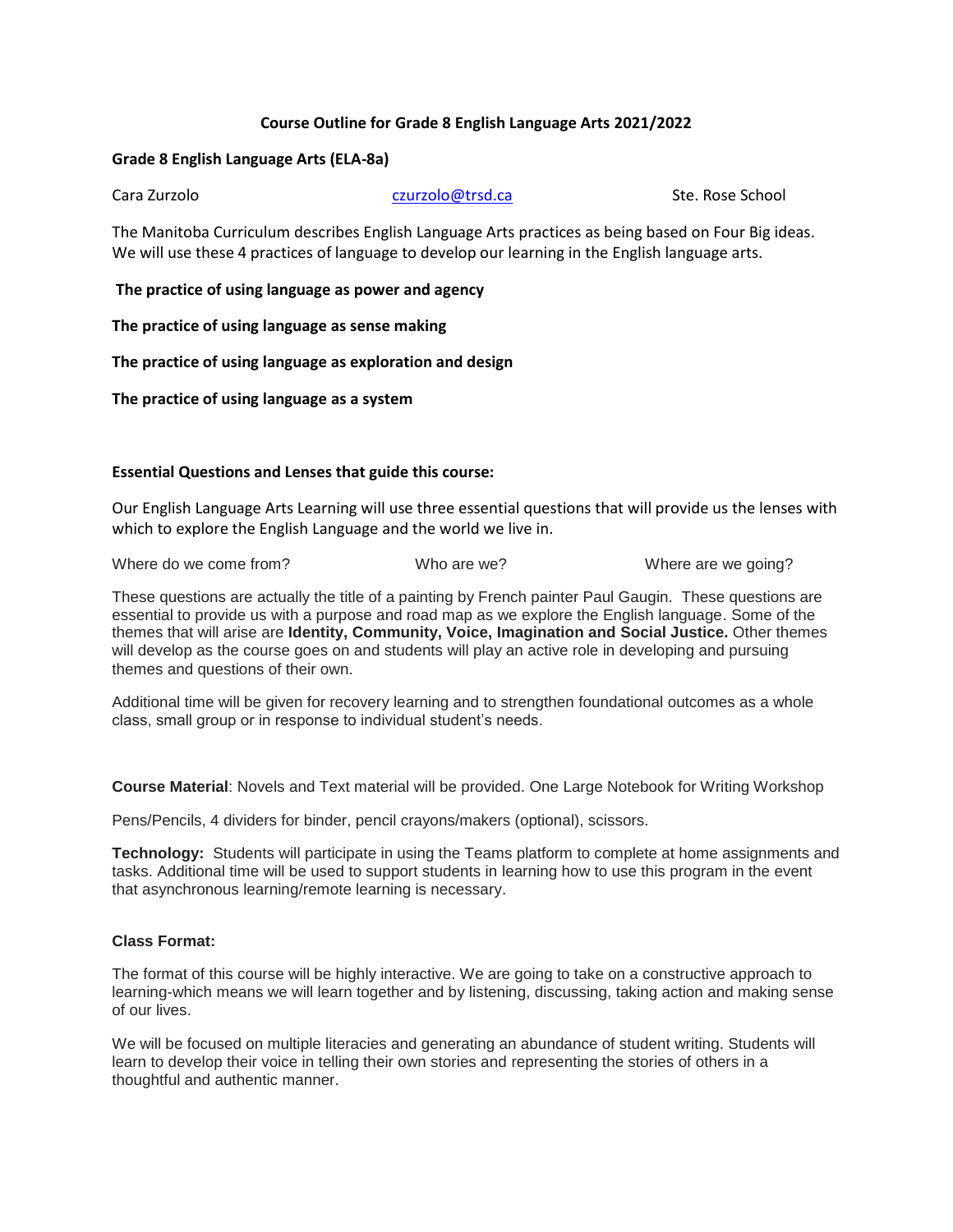**Mini-Lessons**: These will range from grammar and spelling lessons to discussions about genres, theories and current events. (between 10-20 minutes long).

**Writing Workshop**-(Work on Writing, Word Work) Students will keep a writing notebook-all writing assignments will start in the notebook-and only in the final stages will they be in the form of publishable work (as word documents or pdfs).Writing workshop can be used to work on written assignments/activities and other assignments or projects.

**Reading Workshop (Read to Self, Read to Someone, Listen to Reading)**-We will try to make time for independent reading at least a few times per cycle. The expectation is that students will come prepared to read daily with a book or prepared to work on their book reviews/book talks.

Students must select **10** appropriate/good fit books to read throughout the year-these are over and above novels/short stories assigned in class.

**8** books will be reviewed by the student. We will spend some time discussing what books and other written materials would be appropriate for Reading Workshop.

Students will be expected to present one "book talk" or create a digital book review this year.

#### **Literature Circles: We will do this at least once this year.**

Students will form small groups and select a novel to read and then discuss and engage with together.

There will be a list of culminating activities that will be completed as part of the Literature Circles-

Due to Covid-19, social distance protocols will be followed.

#### **Whole Class Novel Study**

**TRA** 

#### **Major Assignments/Units for this year will include:**

- 1) Biography (September)
- 2) Class Novel Study and accompanying assignments (October)
- 3) Short Story (November)
- 4) Greek and Roman Myths and accompanying assignments (December)
- 5) Literature Circle and accompanying assignments (January/February)
- 6) Author Study and accompanying assignments/Graphic Novel workshop (February/March)
- 7) Drama Project (March)
- 8) 8 Book reviews by May. Students should plan to hand one in every 6 weeks.
- 9) One 5 paragraph research paper to practice our persuasive essay writing. (May/June).
- 10) Debate (June) \* as time allows
- 11) Book Talk oral and digital presentation (in June)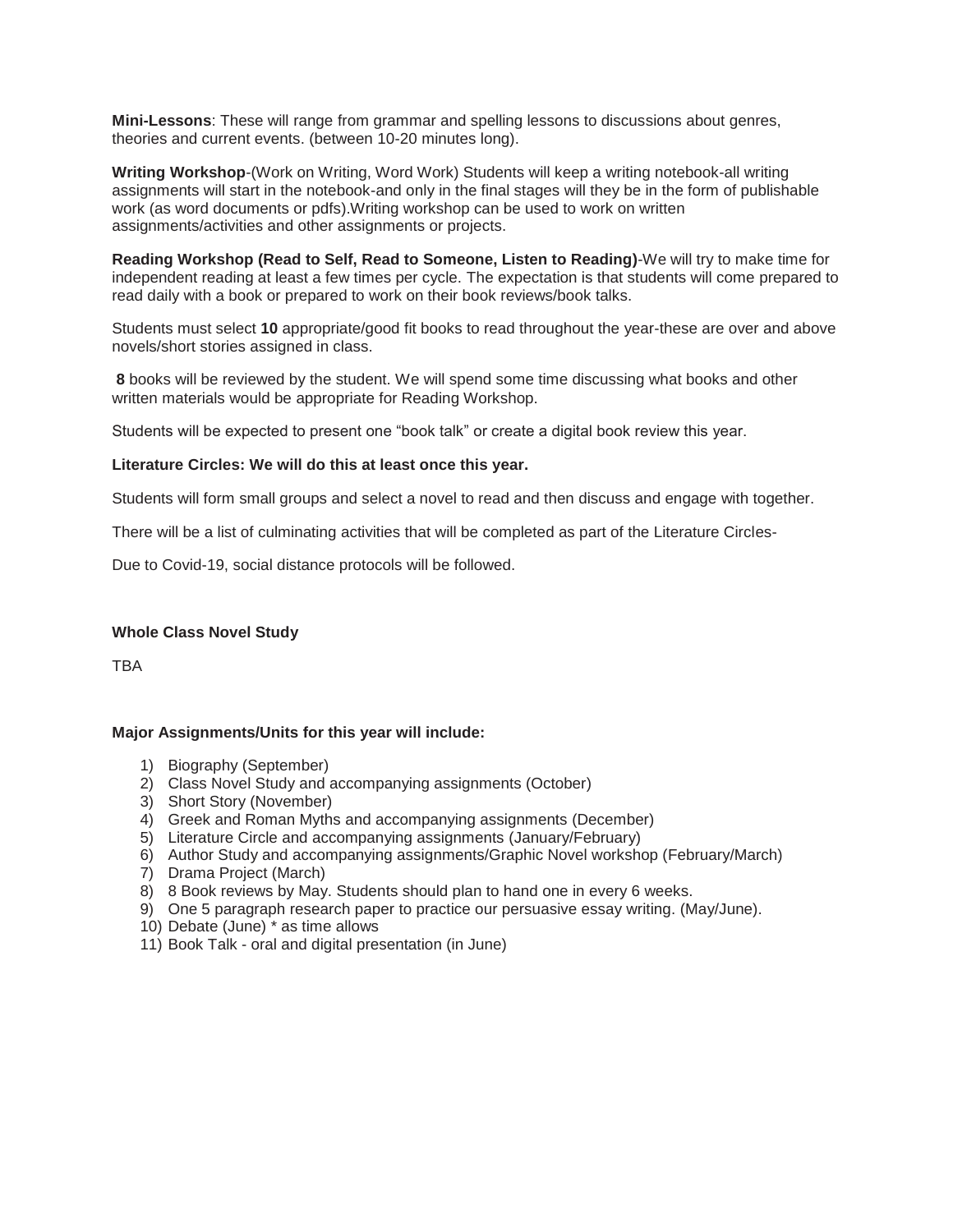## *Assessment:*

Student will show what they know through formative assessments which includes daily work, reading and writing workshop assignments and drafts of major project/assignments (listed above). Student are expected to complete all formative assessments. Students will have approximately **10 major summative assessments/unit assessment.** Students will receive both a percentage mark (calculated cumulatively) and a numerical grade scale of ND (not demonstrated), 1 (50-59%), 2 (60-69%), 3 (70-79%) or 4 (80- 100%).

Please note that students will go through a process of formative and summative assessment. Only summative assessments will be used on the Report Card.

Major Writing Assignments and Evaluation cycle-This process will be used for all written assignments.

**1 st Draft-**Students will receive constructive feedback in the form of comments and/or a student writing conference.

 A rubric may be used to give this from time to time-no letter grade or mark will be designated at this time.

**2 nd Draft**-Students will receive some constructive feedback-

- 1. A rubric will be used to give the majority of the feedback at this point-
- 2. A percentage grade will be assigned-but it is tentative
- 3. Students will be directed to address comments and feedback
- 4. Students will use their own knowledge and skills to improve on the 2<sup>nd</sup> Draft-

**Final Draft**-A final grade will be assigned to the product-

# **STUDENTS ARE EXPECTED TO PROCEED THROUGH THE THREE DRAFT MODEL.**

Only the mark on the final draft will be used in the summative assessment.

#### *Classroom Policies:*

Ste. Rose School Handbook outlines the expectations in regards to academic dishonesty, attendance and the use of technology. An assignment is due on the due date. Students who are unable to meet that due date must make arrangements with the teacher or take an incomplete. Teachers will use their discretion based on circumstances to make their final decision. An incomplete will result in a mark of zero.

#### **Academic Dishonesty:**

As you may have heard already today, academic dishonesty will not be tolerated in this school. If you are asking, "What is academic dishonesty?" the answer is simple – any type of cheating. This includes

(according to Wikipedia)

**Plagiarism**: The adoption or reproduction of original creations of another author (person, collective, organization, community, including anonymous authors) without due acknowledgment.

**Fabrication**: The falsification of data, information, or citations.